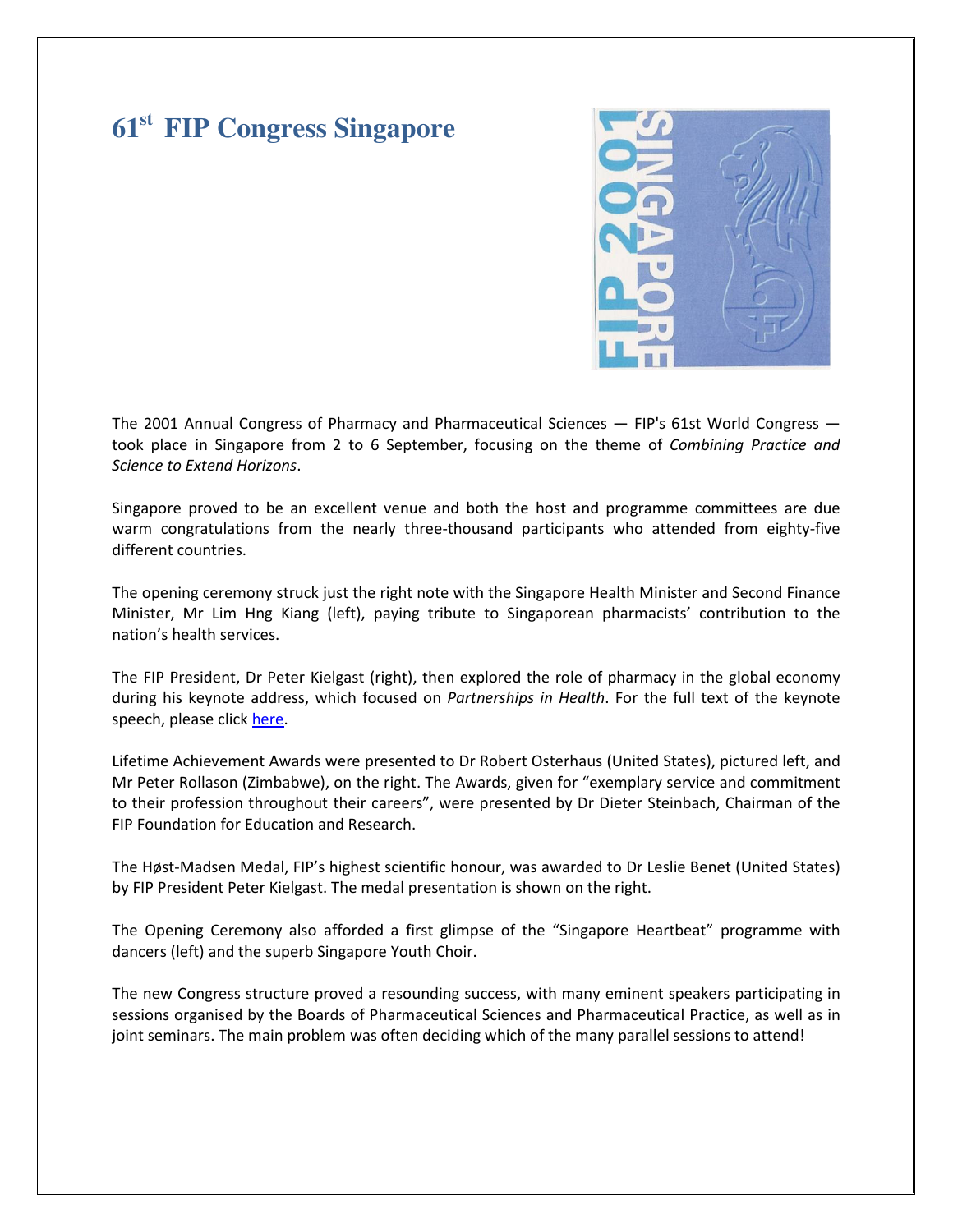Over four-hundred posters on pharmaceutical science and practice-related research were also on display (right) and provided excellent opportunities for discussion and the sharing of experiences through-out the days.

All the major current issues in pharmacy practice were tackled, both in the main and section sessions. Not surprisingly, electronic commerce and communication, as well as the implications of the Internet for pharmacy, featured prominently in the pharmacy practice programme.

The scientific programme highlighted rational approaches to drug discovery, design and development. Genomics was the theme of one of the symposia organised jointly by the Boards of Pharmacy Practice and Pharmaceutical Science, while Council - FIP's highest body - approved a position paper on Genomics and Beyond at its third meeting during Congress. Council also adopted a statement of principles governing electronic prescribing with the interests of patients as the paramount concern.

An extremely well-attended symposium on Pharmacists and Physicians in the Value Chain provoked discussion and debate regarding the role of the pharmacist, together with the need for pharmacists, not only to advocate and fully take up their role as health-care experts, but to work in cooperation with other health-care professionals. For

FIP's role in creating and maintaining world standards in pharmacy was highlighted by Council's adoption of three statements of principle and professional standards regarding *Electronic Prescribing*, Pharmaceutical Research in Geriatric Subjects and The Pharmacist's Responsibility and Role in Teaching Children and Adolescents about Medicines, as well as Guidelines on Professional Standards for the Labels of Prescribed Medicines and the position paper on Genomics and Beyond mentioned above.

Council also admitted seven new member organisations, respectively from Australia, Brazil, Indonesia, Malaysia, Mali, Uruguay and Yugoslavia. FIP welcomes our new member organisations and anticipates their active contribution to world pharmacy.

Congresses are, of course, not only remembered for their scientific and professional programmes, but also for their social content  $-$  both the organised events and the encounter with so many colleagues from other countries. Again, Singapore proved to be an excellent venue for both activities. Many will have left the Lion City having forged friendships that will endure for many years. The fact that forty percent of the participants were attending an FIP Congress for the first time is of particular importance and FIP looks forward to meeting all of the participants in this year's Congress again during Nice 2002.

#### COUNCIL STATEMENTS

# New Statements and Guidelines Adopted by FIP Council in Singapore

One of FIP s major tasks is to set world standards for pharmacy and pharmaceutical science. This year, FIP Council adopted the statements that are listed below (together with descriptions of each document).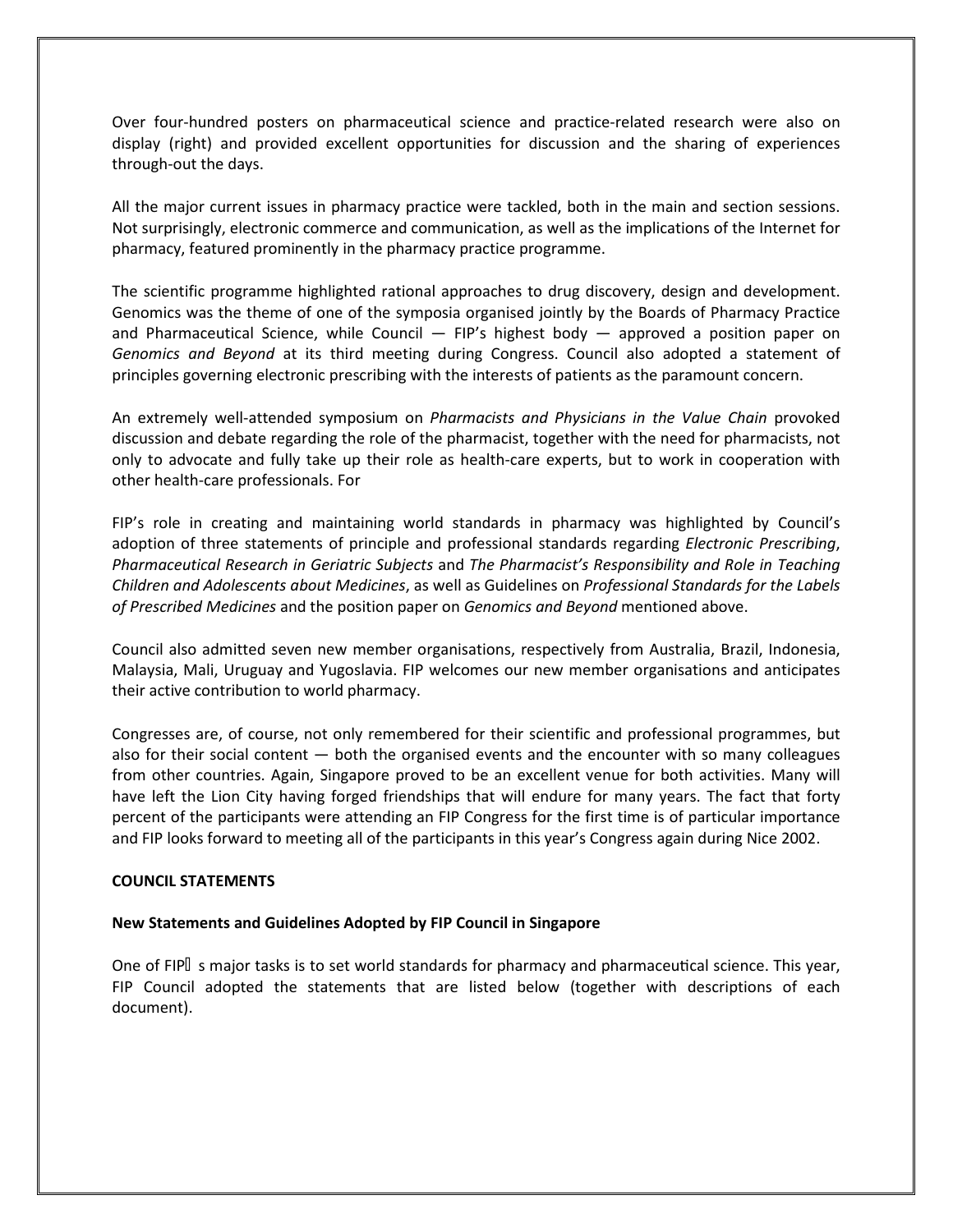## FIP Statement of Principle:

## The Pharmacist's Responsibility and Role in Teaching Children and Adolescents About Medicines

This Statement advocates and supports extending the important role of the pharmacist in disseminating information and advising patients about medicines to children and adolescents. It highlights the need for the professional education of pharmacists to equip and motivate them to educate children and adolescents and their parents about medicines and provides a list of recommendations for pharmacists, professional associations, educators, researchers and governments to work together in this area and to develop and utilise the skills of pharmacists as recognised experts on medicines

#### FIP Statement of Principle:

## Pharmaceutical Research in Geriatric Subjects

Due to ageing-related body changes, coexisting diseases, and the simultaneous use of other medicines the safety and efficacy of medicinal therapies in older people may differ significantly from younger patients. Therefore, in this statement, FIP recommends that older people, in various age groups, should be included in clinical trials, and outlines the steps that should be taken by researchers, the pharmaceutical industry and regulatory agencies to improve clinical trials and the world-wide dissemination of information.

#### FIP Statement of Professional Standards:

#### Electronic Prescriptions

In this statement, FIP supports the use of electronic technology to improve current hand-written or typed prescription orders, to assist physicians and pharmacists in the provision of efficient, high quality care. The need to do set up a system with uniform standards is highlighted. As well as a list of principles, which must be taken into account when setting national standards for safe drug therapy, is also provided.

#### FIP Guidelines:

# Labelling of Prescribed Medicines

This set of guidelines describes the purpose of labels for prescribed medicines, describes individualised primary patient information, defines an absolute minimum of information for labels of prescribed medicines, and defines the proper design of the labels to maximise readability and understanding. It is also recommended that all pharmacists should contribute to Good Labelling of Prescribed Medicines (GLPM) and that national associations should adapt these guidelines and incorporate them into their national standards of Good Pharmacy Practice.